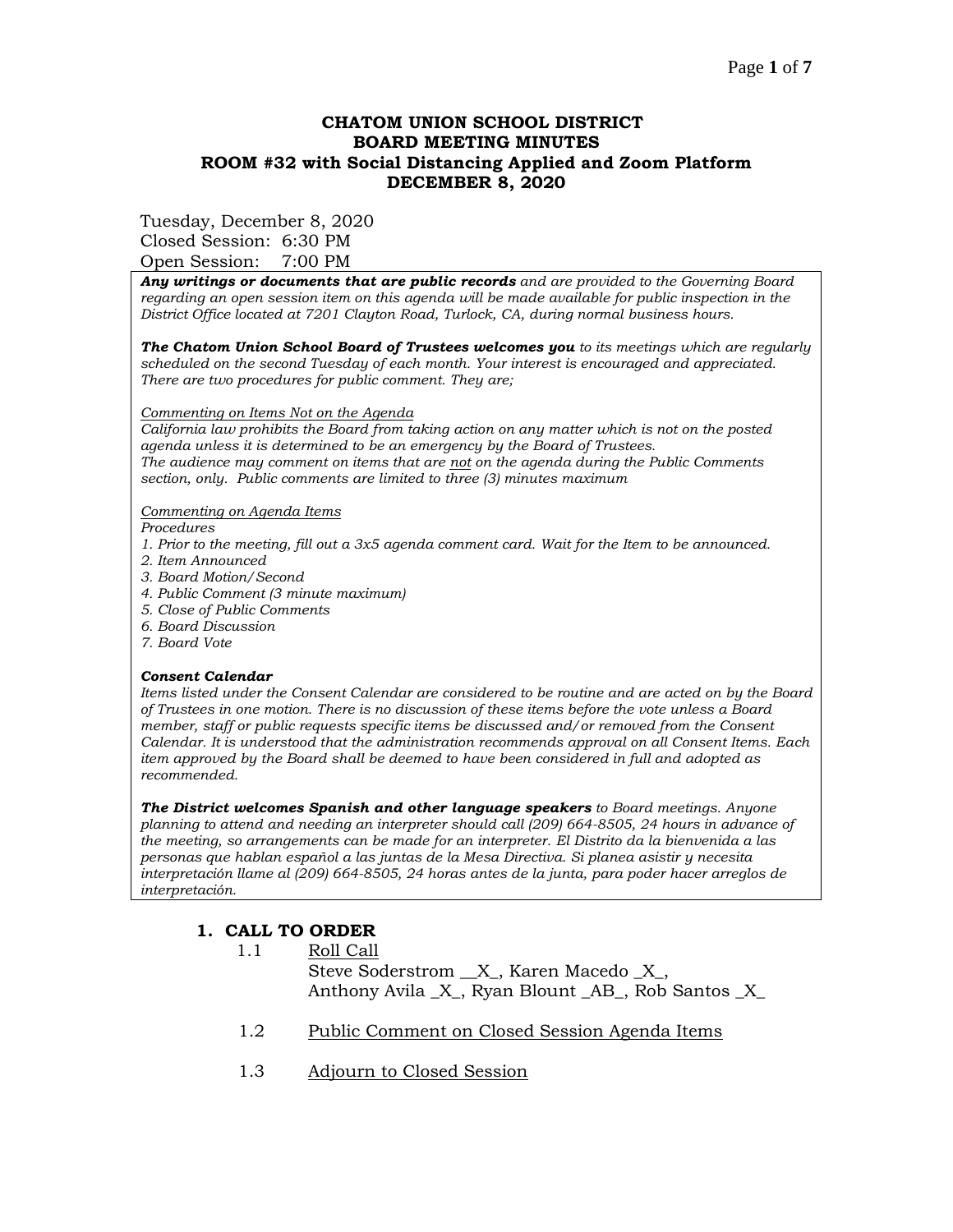## **2. CLOSED SESSION**

*Disclosure of Items Discussed in Closed Session (Gov. Code 54947.7)*

- 2.1 Public Employee Appointment (Gov. Code 54957 and 54954.5 (e)
- 2.2 Public Employees Discipline/Dismissal/Release/Non-reelection/Leaves of Absence/Resignation/Job Share (Gov. Code 54954.5 (e) and Gov. Code 54957)
- 2.3 Negotiations
- 2.4 Possible Litigation Update
- 2.5 Adjournment Back to Public Session

# **2. OPEN SESSION: CALL TO ORDER**

Meeting was called to order at 7:02 by President Steve Soderstrom

- 3.1 Roll Call Steve Soderstrom \_X\_, Karen Macedo \_X\_, Anthony Avila \_X\_, Ryan Blount \_AB\_, Rob Santos \_X\_
- 3.2 Flag Salute The flag salute was led by Board President, Steve Soderstrom
- 3.3 Report from Closed Session

The Board accepted the retirement of employee #12-08-20-01. Steve expressed his appreciation for their hard work and all the time they've spent at Chatom.

3.4 Approval of Agenda APPROVED Motion: Karen Macedo Second: Anthony Avila Vote: Ayes 4 Noes 0 Abstentions 0

# **4. CONSENT CALENDAR**

- 4.1 Board Minutes
- 4.2 Fiscal Services Warrants/Payroll
- 4.3 Declaration of Obsolete Items
- 4.4 Collection of Developer Fees (if any)
- 4.5 Consider Approval of Renewal of School Services of California **Contract**  APPROVED Motion: Karen Macedo Second: Rob Santos Vote: Ayes 4 Noes 0 Abstentions 0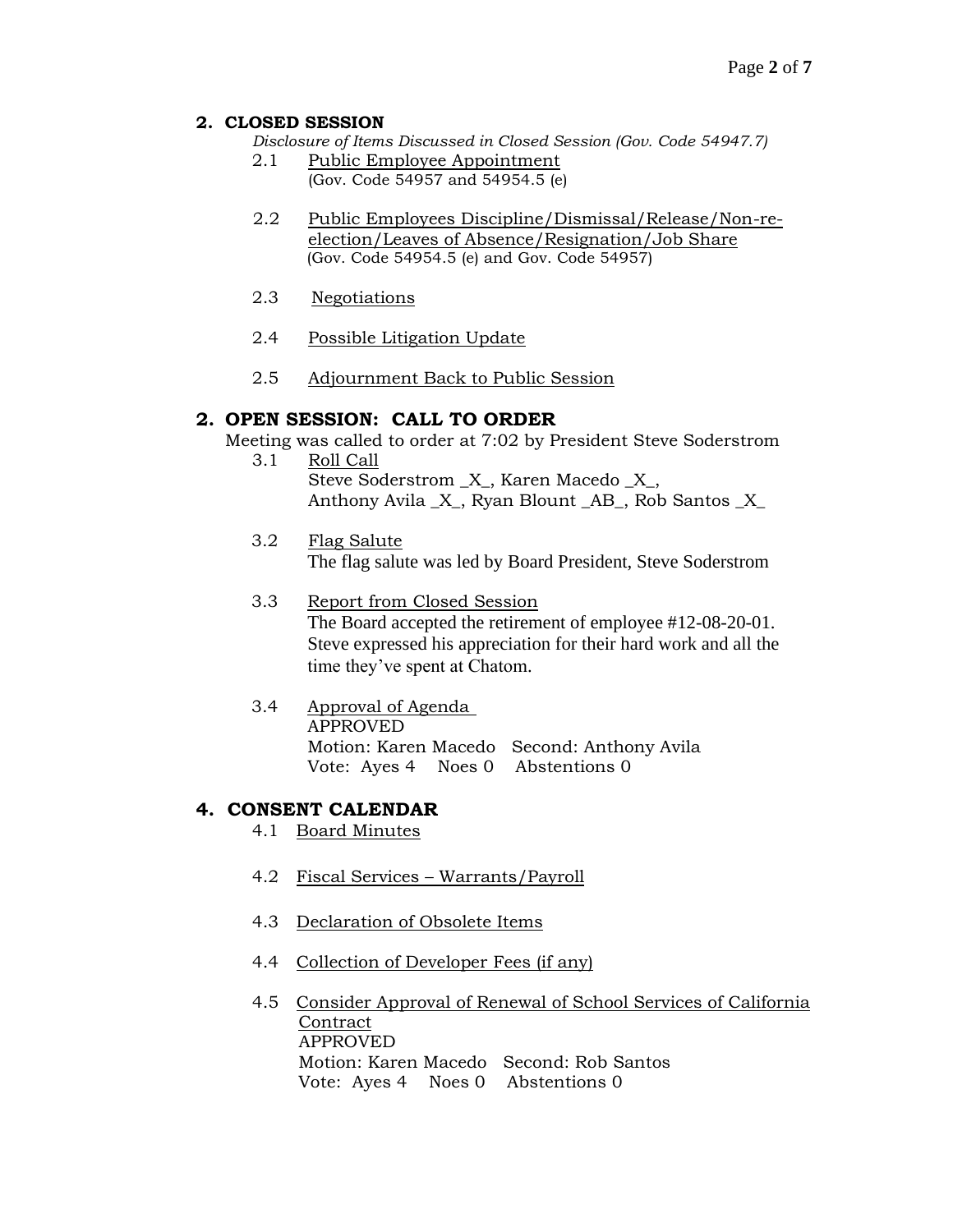# **5. PUBLIC COMMENT/RECOGNITION**

# 5.1 Public Recognition

# 5.1.1 Community Support and Donations

- Thank you card from Chatom Elementary Room #3 to the Board
- Turlock Sunrise Rotary Club- Annual donation of dictionaries for 3rd grade
- Local Warriors Club Shopping trip for students in need at Mountain View and Chatom Elementary
- Westside Ministries Coat and clothing donation for students in need at Chatom Elementary and Mountain View
- Mitchell Community Church "Angel Tree" gifts for up to 23 students from Chatom Elementary and Mountain View
- Kiwanis Club Shopping trip for three families (10 children)
- Richard and Tanya Haley Complete Thanksgiving dinners were donated to two Chatom and Mountain View families
- Gity Miller Four bicycles donated to Chatom students

The list reflects donations received as of December 2, 2020. It does not include donations made after December 2nd or donations received from anonymous donors.

The Chatom Union School District is very fortunate to have many organizations and community partnerships to support our staff and students. We appreciate all their support and thank all our donors including those who may not be listed.

Cherise shared the 'Thank You' card that was sent to the Board from Ms. Haile's class, room #3. Karen thanked Ms. Haile and told her it was nice to see the card in with the board packet.

Cherise also shared with the Board all the wonderful donations that have come from the community to our children and their families. Cherise notified the Board that we would be sending out thank you letters for all the donations. Cherise shared the thank you letters, and a copy was also included in the board packet.

# **6. INFORMATION**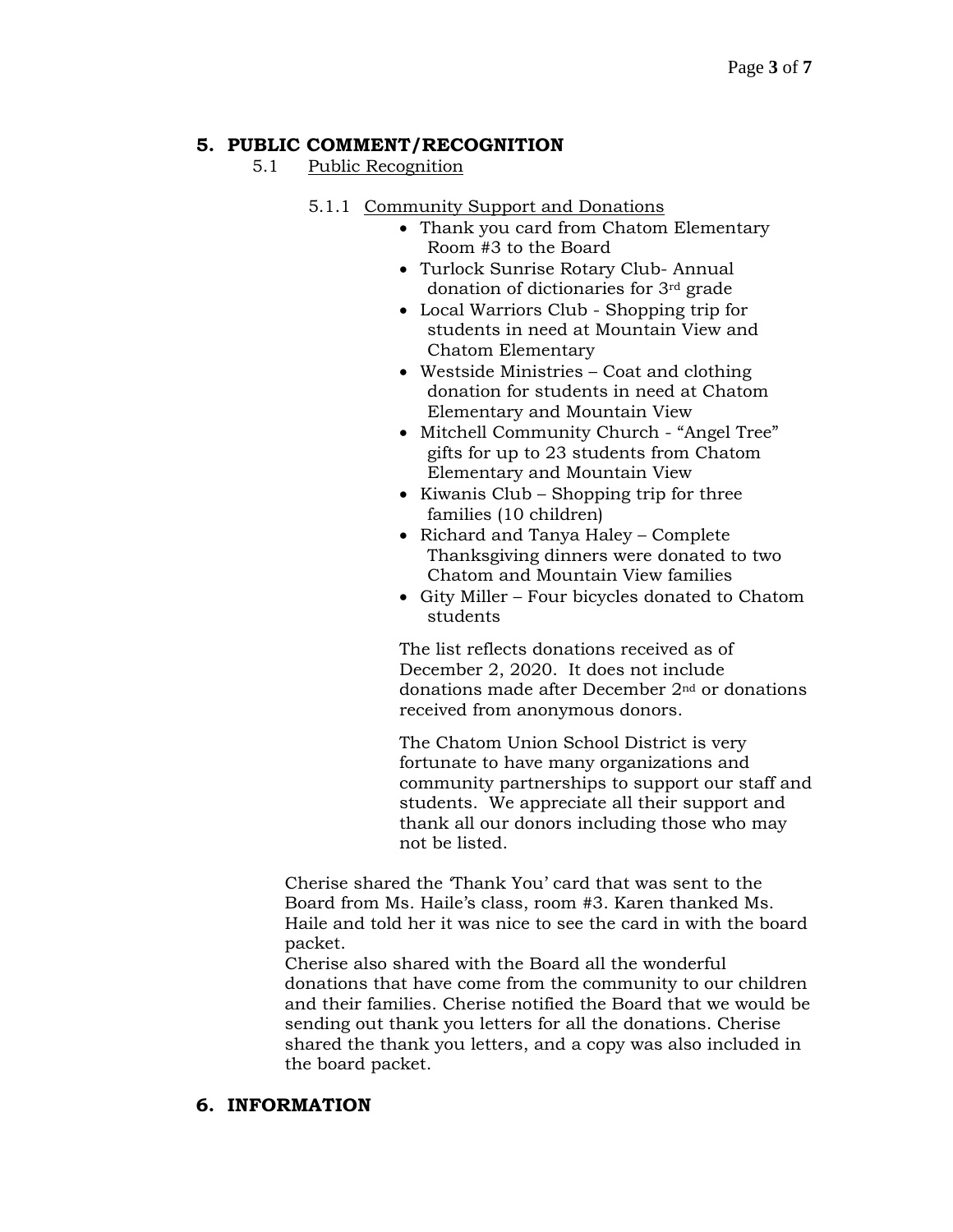## 6.1 Calendar of Events

6.2 Board Financial Summary Report Veronica reported on positive ending balances.

## 6.3 Program Reports

• Chatom Elementary School Mrs. Cruz reported on the upcoming virtual Christmas Program. The program this year is, Christmas Through the Decades. Classes will dress up and sing songs based on their assigned decades. TK and Kindergartners will be 1950's, 1st will be 1960's, 2nd will be 1970's, 3rd will be 1980's, 4th will be 1990's, and 5th will be 2000's. The program will be released on Christmas Eve so that the children can enjoy watching it from home with their families.

She shared that this month's character trait focus is "Integrity", and students are rewarded with their green and gold cards for showing this trait. She also shared that the student of the month is being presented virtually until they are able to resume their traditional assemblies. She reported that for the month of November the focus was kindness, and Mrs. Salas's fourth grade class has been working on a book titled, "Room 13's Ways to be Kind". This book includes illustrations and writings by the students of their favorite ways to spread kindness and will be available this month for purchase. Mrs. Cruz ended by commending classified and certificated staff on working hard and focusing on getting back to full capacity 5 day in person learning.

• Mt. View Middle School

Mr. Lewis shared that he and his staff are preparing for their 5 day a week reopening on January 19, 2021. They are in the process of making adjustments to the pick-up and drop-off schedules and looking to stagger the schedules to help prevent traffic congestion. He announced there will be picture retakes on December 14<sup>th</sup> and 15<sup>th</sup> for students that missed pictures at the beginning of the school year. He also shared that Student Body is working on putting together a virtual party in attempt to show school spirit and motivate students. They also approved the purchase of a TV system that would be placed in the gymnasium. They hope to use this TV as a way of getting to know fellow students, and hope to use it to show pictures of trophies that are not currently displayed. Mr. Lewis also gave an update on the graduation status. He reported that 30-31 students are currently not on track to graduate. He is hoping that the number will drop and is looking for different ways to motivate students and get them back on track. Mr. Lewis is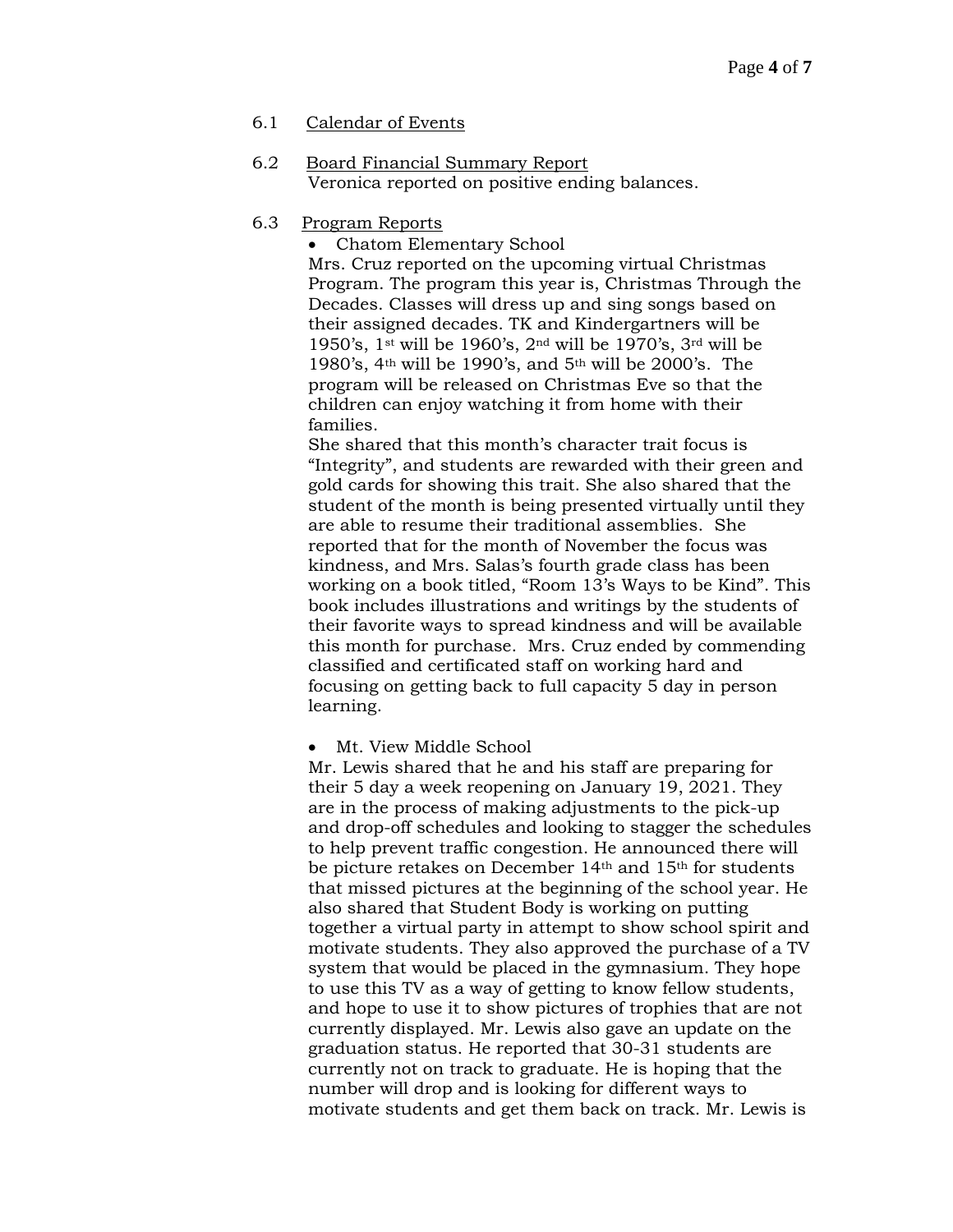looking into a credit recovery project or a packet. Mr. Lewis shared that the students are just not submitting any work. Karen Macedo asked how many students are currently in the 8th grade class, he answered there are 76. Of those 76, there are 33 that are struggling. Karen also asked if there are any consequences of not graduating for those students, and Mr. Lewis answered that usually they would not be a part of the end of year celebrations, such as dances, field trips or any other festivities. Anthony Avila asked Mr. Lewis how the other grades were doing, and Mr. Lewis's answer was that they are all struggling across the board. He also shared that he has received the same feedback from other schools.

• Chatom State Preschool

Mrs. Nunes reported that the Preschool continues to be full. She shared that two students had moved to distance learning, but both spots had already been filled. She shared that there are about 6 students out of 10 that are attending regularly. She shared that parents are very good about communicating with her and reporting any illnesses or symptoms for the students or any of their siblings. She notified the Board that on December 16, 2020, there will be a bag pick up with Santa Claus present to help distribute packets and will be gifting one gift per child.

#### • Chatom Union School District

Mrs. Olvera shared that as of December 1, 2020, the District's total enrollment was 579. Mrs. Olvera also reported on COVID-19 cases. She shared that we are allowed to continue with students and the current schedule the way it is unless there is an increase in numbers or patterns. She shared that Nancy Souza, school nurse, is doing a good job tracking and tracing all cases.

She also shared that the District's dates for reopening are currently January 4th, and January 19th. Before opening, we would need to make sure it is safe and allowable under the latest Governor's Stay-At-Home Order released on December 3, 2020.

Mrs. Olvera shared that there was an inspection that was done by the Stanislaus County Sheriff's Department and the report was included in the board packet. The Stanislaus County Security Assessment Report included the following recommendations: COVID-19 security fence, security cameras, replacing the front window to include ballistic/impact resistant material, additional lockdown security door, anticlimb fencing around gym room access, and increase sight lines around landscaping. Cherise has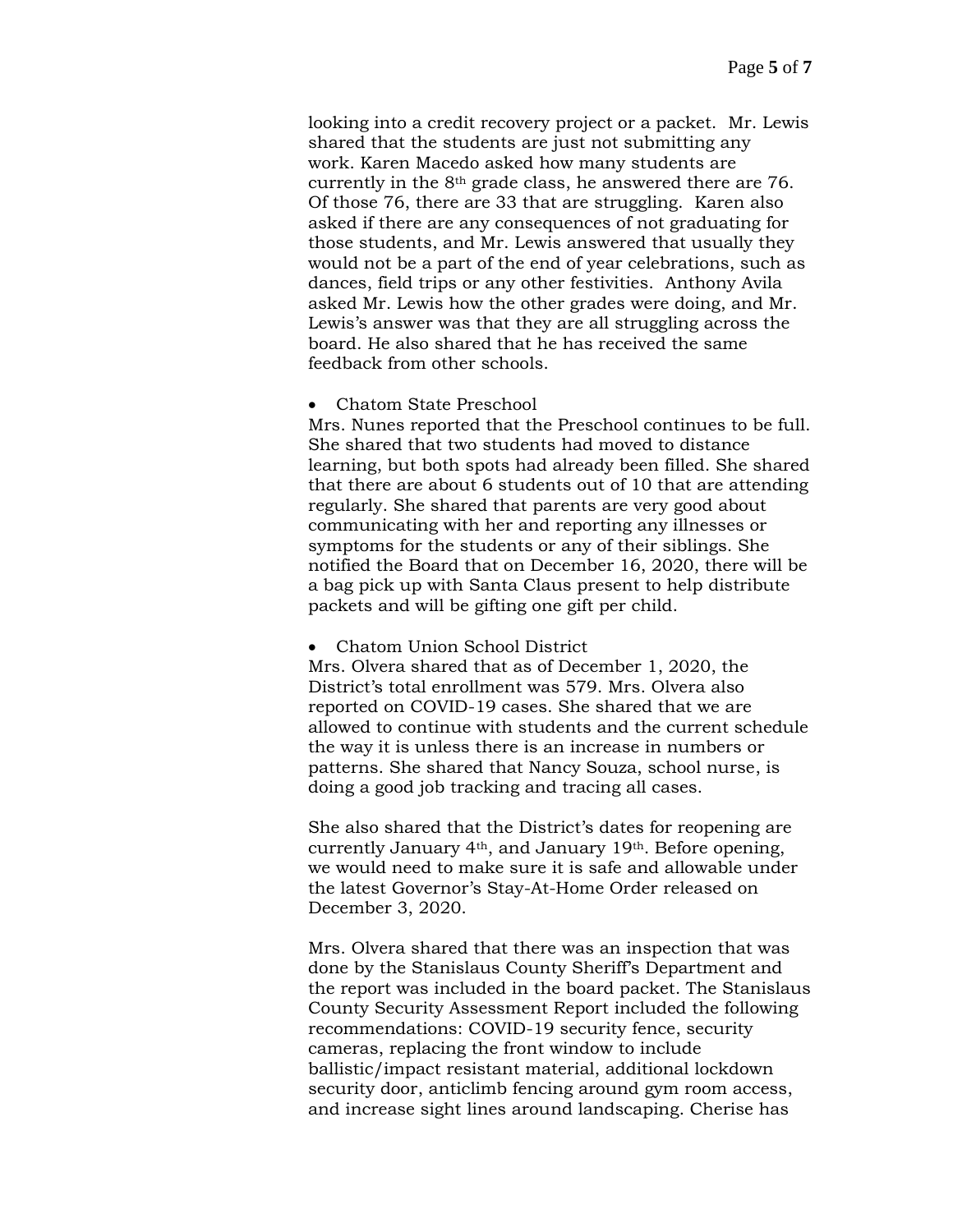already met with Heath Wool, Chatom

maintenance/custodian, to share these recommendations with him. Mrs. Olvera also shared that the COVID-19 security fence is being worked on and shared that the design has been altered to have a gate to swing open and close in order to conduct a full lockdown. Mrs. Olvera happily announced that Isela Rosales was chosen to represent Chatom USD in the Stanislaus County, Employees Making a Difference. Isela has been working for Chatom USD since 2002 and was nominated as part of the Transportation category. She also shared what a great team player Isela has been by helping in so many areas during the COVID-19 pandemic.

## **7. ACTION**

7.1 Consider Approval of Revised Classified Salary Changes Effective January 1, 2021 to Reflect New California Minimum Wage

> Mrs. Olvera shared that the minimum wage increase has occurred for the past couple of years and is again going up. As of January 1, 2021, minimum wage will be going up to \$14.00 per hour. She has been working closely with Union President, Bernadette Cruz and they have agreed that steps 1, 2 and 3 of the classified salary schedule for Yard Duty/Cafeteria Supervisor, will all be adjusted to \$14.00 each.

# APPROVED

Motion: Karen Macedo Second: Rob Santos Vote: Ayes 4 Noes 0 Abstentions 0

- 7.2 Consider Approval of Memorandum of Understanding Between Local Educational Agencies (LEA) of the Stanislaus County Special Education Local Plan Area (SELPA) The Board approved the MOU between the Local Educational Agencies (LEA) of the Stanislaus County Special Education Local Plan Area (SELPA) APPROVED Motion: Rob Santos Second: Karen Macedo Vote: Ayes 4 Noes 0 Abstentions 0
- 7.3 Consider Approval of LCFF Budget Overview for Parents Veronica reported on amounts of funds we are expecting to receive and shared the amounts that were for LCAP/ Learning Continuity Plan. The board approved the LCFF Budget Overview for Parents. APPROVED Motion: Rob Santos Second: Anthony Avila Vote: Ayes 4 Noes 0 Abstentions 0